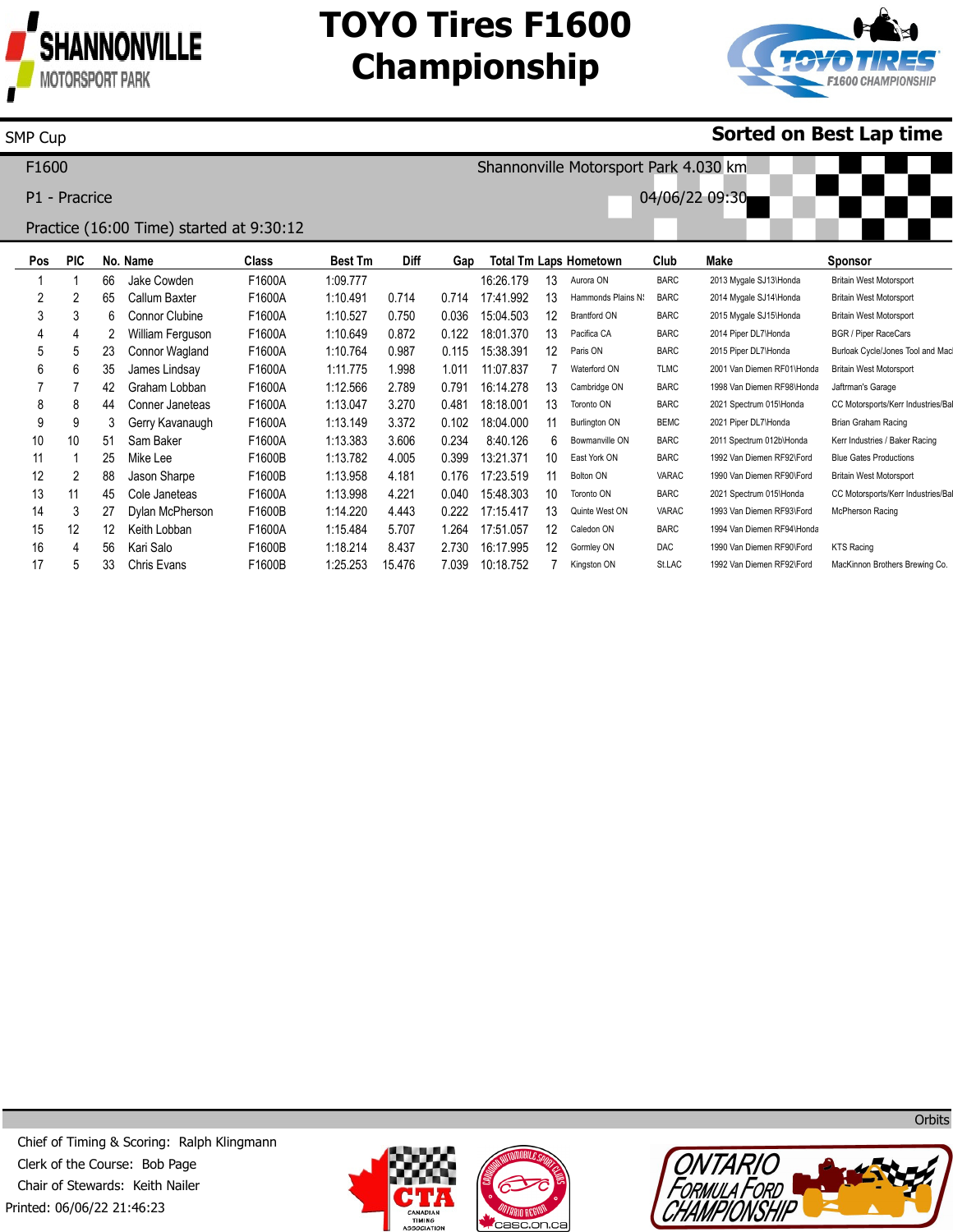

**SMP Cup** 

## **TOYO Tires F1600 Championship**



| F1600                                    |                      |             |                            | Shannonville Motorsport Park 4.030 km |                      |                      |                                   |  |                         |                      |                         |                            |
|------------------------------------------|----------------------|-------------|----------------------------|---------------------------------------|----------------------|----------------------|-----------------------------------|--|-------------------------|----------------------|-------------------------|----------------------------|
| P1 - Pracrice                            |                      |             |                            |                                       |                      |                      |                                   |  | 04/06/22 09:30          |                      |                         |                            |
| Practice (16:00 Time) started at 9:30:12 |                      |             |                            |                                       |                      |                      |                                   |  |                         |                      |                         |                            |
| Lap                                      | Lap Tm               | Diff        | <b>Time of Day</b>         | Lap                                   | Lap Tm               | Diff                 | <b>Time of Day</b><br>9:31:28.618 |  | Lap                     | Lap Tm               | Diff                    | <b>Time of Day</b>         |
| (66) Jake Cowden                         |                      |             |                            | $\mathbf{1}$<br>$\overline{c}$        | 1:12.406             | $+1.642$             | 9:32:41.024                       |  | 9<br>10                 | 1:35.498<br>1:13.968 | $+22.349$<br>$+0.819$   | 9:44:12.794<br>9:45:26.762 |
| -1                                       |                      |             | 9:31:52.941                | 3                                     | 1:11.388             | $+0.624$             | 9:33:52.412                       |  | p11                     | 2:49.264             | $+1:36.115$             | 9:48:16.026                |
| $\sqrt{2}$                               | 1:15.388             | $+5.611$    | 9:33:08.329                | $\overline{4}$                        | 1:11.099             | $+0.335$             | 9:35:03.511                       |  |                         |                      |                         |                            |
| 3                                        | 1:11.305             | $+1.528$    | 9:34:19.634                | $\sqrt{5}$                            | 1:10.952             | $+0.188$             | 9:36:14.463                       |  | (51) Sam Baker          |                      |                         |                            |
| 4                                        | 1:11.089             | $+1.312$    | 9:35:30.723                | 6                                     | 1:13.568             | $+2.804$             | 9:37:28.031                       |  | $\mathbf{1}$            |                      |                         | 9:32:18.089                |
| 5                                        | 1:10.373             | $+0.596$    | 9:36:41.096                | $\overline{7}$                        | 1:11.215             | $+0.451$             | 9:38:39.246                       |  | $\overline{c}$          | 1:16.263             | $+2.880$                | 9:33:34.352                |
| 6                                        | 1:10.607             | $+0.830$    | 9:37:51.703                | 8                                     | 1:12.949             | $+2.185$             | 9:39:52.195                       |  | 3                       | 1:13.383             |                         | 9:34:47.735                |
| $\overline{7}$                           | 1:13.024             | $+3.247$    | 9:39:04.727                | 9                                     | 1:12.970             | $+2.206$             | 9:41:05.165                       |  | $\overline{4}$          | 1:13.929             | $+0.546$                | 9:36:01.664                |
| 8                                        | 1:11.928             | $+2.151$    | 9:40:16.655                | 10                                    | 1:11.097             | $+0.333$             | 9:42:16.262                       |  | 5                       | 1:13.474             | $+0.091$                | 9:37:15.138                |
| 9                                        | 1:14.819             | $+5.042$    | 9:41:31.474                | 11                                    | 1:10.764             |                      | 9:43:27.026                       |  | p <sub>6</sub>          | 1:37.014             | $+23.631$               | 9:38:52.152                |
| 10<br>11                                 | 1:11.127<br>1:09.777 | $+1.350$    | 9:42:42.601<br>9:43:52.378 | p12                                   | 2:23.391             | $+1:12.627$          | 9:45:50.417                       |  |                         |                      |                         |                            |
| 12                                       | 1:11.815             | $+2.038$    | 9:45:04.193                | (35) James Lindsay                    |                      |                      |                                   |  | (25) Mike Lee<br>1      |                      |                         | 9:31:57.128                |
| p13                                      | 1:34.012             | $+24.235$   | 9:46:38.205                | 1                                     |                      |                      | 9:31:43.348                       |  | $\sqrt{2}$              | 1:18.888             | $+5.106$                | 9:33:16.016                |
|                                          |                      |             |                            | $\overline{c}$                        | 1:16.871             | $+5.096$             | 9:33:00.219                       |  | 3                       | 1:17.016             | $+3.234$                | 9:34:33.032                |
| (65) Callum Baxter                       |                      |             |                            | 3                                     | 1:12.955             | $+1.180$             | 9:34:13.174                       |  | $\overline{4}$          | 1:18.908             | $+5.126$                | 9:35:51.940                |
| $\mathbf{1}$                             |                      |             | 9:31:54.513                | $\overline{4}$                        | 1:12.327             | $+0.552$             | 9:35:25.501                       |  | 5                       | 1:19.417             | $+5.635$                | 9:37:11.357                |
| $\overline{c}$                           | 1:15.175             | $+4.684$    | 9:33:09.688                | $\sqrt{5}$                            | 1:11.950             | $+0.175$             | 9:36:37.451                       |  | 6                       | 1:18.627             | $+4.845$                | 9:38:29.984                |
| 3                                        | 1:11.168             | $+0.677$    | 9:34:20.856                | $\,6$                                 | 1:11.775             |                      | 9:37:49.226                       |  | $\overline{7}$          | 1:18.932             | $+5.150$                | 9:39:48.916                |
| 4                                        | 1:11.257             | $+0.766$    | 9:35:32.113                | p7                                    | 3:30.637             | $+2:18.862$          | 9:41:19.863                       |  | 8                       | 1:16.401             | $+2.619$                | 9:41:05.317                |
| 5                                        | 1:10.573             | $+0.082$    | 9:36:42.686                |                                       |                      |                      |                                   |  | 9                       | 1:14.298             | $+0.516$                | 9:42:19.615                |
| 6                                        | 1:10.674             | $+0.183$    | 9:37:53.360                | (42) Graham Lobban                    |                      |                      |                                   |  | 10                      | 1:13.782             |                         | 9:43:33.397                |
| $\overline{7}$                           | 1:11.835             | $+1.344$    | 9:39:05.195                | $\overline{1}$                        |                      |                      | 9:31:43.058                       |  |                         |                      |                         |                            |
| 8                                        | 1:11.866             | $+1.375$    | 9:40:17.061                | $\overline{c}$                        | 1:17.740             | $+5.174$             | 9:33:00.798                       |  | (88) Jason Sharpe       |                      |                         |                            |
| 9                                        | 1:13.631             | $+3.140$    | 9:41:30.692                | 3                                     | 1:13.371             | $+0.805$             | 9:34:14.169                       |  | -1                      |                      |                         | 9:31:54.308                |
| 10                                       | 1:10.788             | $+0.297$    | 9:42:41.480                | $\overline{4}$                        | 1:13.059             | $+0.493$             | 9:35:27.228                       |  | $\overline{\mathbf{c}}$ | 1:21.232             | $+7.274$                | 9:33:15.540                |
| 11                                       | 1:10.491             |             | 9:43:51.971                | 5                                     | 1:12.748             | $+0.182$             | 9:36:39.976                       |  | 3                       | 1:17.048             | $+3.090$                | 9:34:32.588                |
| 12                                       | 1:11.015             | $+0.524$    | 9:45:02.986                | 6                                     | 1:12.838             | $+0.272$             | 9:37:52.814                       |  | $\overline{4}$          | 1:16.939             | $+2.981$                | 9:35:49.527                |
| p13                                      | 2:51.032             | $+1:40.541$ | 9:47:54.018                | $\overline{7}$<br>8                   | 1:13.426<br>1:12.714 | $+0.860$             | 9:39:06.240<br>9:40:18.954        |  | 5                       | 1:15.529             | $+1.571$                | 9:37:05.056                |
| (6) Connor Clubine                       |                      |             |                            | $\boldsymbol{9}$                      | 1:13.019             | $+0.148$<br>$+0.453$ | 9:41:31.973                       |  | 6<br>$\overline{7}$     | 1:14.366             | $+0.408$                | 9:38:19.422                |
| -1                                       |                      |             | 9:31:32.440                | 10                                    | 1:12.622             | $+0.056$             | 9:42:44.595                       |  | 8                       | 1:13.958             |                         | 9:39:33.380                |
| $\overline{c}$                           | 1:12.152             | $+1.625$    | 9:32:44.592                | 11                                    | 1:12.566             |                      | 9:43:57.161                       |  | p <sub>9</sub>          | 1:14.463<br>3:35.684 | $+0.505$<br>$+2:21.726$ | 9:40:47.843<br>9:44:23.527 |
| 3                                        | 1:11.117             | $+0.590$    | 9:33:55.709                | 12                                    | 1:14.513             | $+1.947$             | 9:45:11.674                       |  | 10                      | 1:30.369             | $+16.411$               | 9:45:53.896                |
| 4                                        | 1:10.961             | $+0.434$    | 9:35:06.670                | 13                                    | 1:14.630             | $+2.064$             | 9:46:26.304                       |  | p11                     | 1:41.649             | $+27.691$               | 9:47:35.545                |
| 5                                        | 1:10.859             | $+0.332$    | 9:36:17.529                |                                       |                      |                      |                                   |  |                         |                      |                         |                            |
| 6                                        | 1:12.555             | $+2.028$    | 9:37:30.084                |                                       | (44) Conner Janeteas |                      |                                   |  | (45) Cole Janeteas      |                      |                         |                            |
| $\overline{7}$                           | 1:10.764             | $+0.237$    | 9:38:40.848                | 1                                     |                      |                      | 9:32:14.164                       |  | $\mathbf{1}$            |                      |                         | 9:32:17.097                |
| 8                                        | 1:10.527             |             | 9:39:51.375                | $\overline{\mathbf{c}}$               | 1:15.859             | $+2.812$             | 9:33:30.023                       |  | $\overline{c}$          | 1:19.730             | $+5.732$                | 9:33:36.827                |
| 9                                        | 1:11.026             | $+0.499$    | 9:41:02.401                | 3                                     | 1:13.970             | $+0.923$             | 9:34:43.993                       |  | 3                       | 1:15.943             | $+1.945$                | 9:34:52.770                |
| 10                                       | 1:10.891             | $+0.364$    | 9:42:13.292                | $\overline{4}$                        | 1:14.815             | $+1.768$             | 9:35:58.808                       |  | $\overline{4}$          | 1:17.001             | $+3.003$                | 9:36:09.771                |
| 11                                       | 1:10.794             | $+0.267$    | 9:43:24.086                |                                       | 1:13.507             | $+0.460$             | 9:37:12.315                       |  | 5                       | 1:35.762             | $+21.764$               | 9:37:45.533                |
| p12                                      | 1:52.443             | $+41.916$   | 9:45:16.529                | 6                                     | 1:15.121             | $+2.074$             | 9:38:27.436                       |  | 6                       | 1:17.546             | $+3.548$                | 9:39:03.079                |
|                                          |                      |             |                            | $\overline{7}$                        | 1:13.526             | $+0.479$             | 9:39:40.962                       |  | $\overline{7}$          | 1:13.998             |                         | 9:40:17.077                |
| (2) William Ferguson                     |                      |             | 9:32:10.517                | 8<br>$\boldsymbol{9}$                 | 1:13.939             | $+0.892$             | 9:40:54.901                       |  | p8                      | 3:03.811             | $+1:49.813$             | 9:43:20.888                |
| 1<br>$\overline{\mathbf{c}}$             | 1:13.860             | $+3.211$    | 9:33:24.377                | 10                                    | 1:14.114<br>1:13.047 | $+1.067$             | 9:42:09.015<br>9:43:22.062        |  | 9                       | 1:25.333             | $+11.335$               | 9:44:46.221                |
| 3                                        | 1:12.526             | $+1.877$    | 9:34:36.903                | 11                                    | 1:13.558             | $+0.511$             | 9:44:35.620                       |  | 10                      | 1:14.108             | $+0.110$                | 9:46:00.329                |
| $\overline{4}$                           | 1:12.924             | $+2.275$    | 9:35:49.827                | 12                                    | 1:14.011             | $+0.964$             | 9:45:49.631                       |  | (27) Dylan McPherson    |                      |                         |                            |
| 5                                        | 1:12.612             | $+1.963$    | 9:37:02.439                | p13                                   | 2:40.396             | $+1:27.349$          | 9:48:30.027                       |  | 1                       |                      |                         | 9:31:56.379                |
| 6                                        | 1:11.720             | $+1.071$    | 9:38:14.159                |                                       |                      |                      |                                   |  | $\sqrt{2}$              | 1:18.226             | $+4.006$                | 9:33:14.605                |
| $\overline{7}$                           | 1:11.318             | $+0.669$    | 9:39:25.477                | (3) Gerry Kavanaugh                   |                      |                      |                                   |  | 3                       | 1:15.632             | $+1.412$                | 9:34:30.237                |
| 8                                        | 1:10.808             | $+0.159$    | 9:40:36.285                |                                       |                      |                      | 9:32:13.275                       |  | $\overline{4}$          | 1:18.686             | $+4.466$                | 9:35:48.923                |
| 9                                        | 1:11.150             | $+0.501$    | 9:41:47.435                | $\overline{\mathbf{c}}$               | 1:15.666             | $+2.517$             | 9:33:28.941                       |  | 5                       | 1:14.968             | $+0.748$                | 9:37:03.891                |
| 10                                       | 1:10.649             |             | 9:42:58.084                | 3                                     | 1:13.990             | $+0.841$             | 9:34:42.931                       |  | 6                       | 1:14.562             | $+0.342$                | 9:38:18.453                |
| 11                                       | 1:11.522             | $+0.873$    | 9:44:09.606                | $\overline{4}$                        | 1:15.211             | $+2.062$             | 9:35:58.142                       |  | $\overline{7}$          | 1:14.220             |                         | 9:39:32.673                |
| 12                                       | 1:11.454             | $+0.805$    | 9:45:21.060                | 5                                     | 1:13.149             |                      | 9:37:11.291                       |  | 8                       | 1:15.287             | $+1.067$                | 9:40:47.960                |
| p13                                      | 2:52.336             | $+1:41.687$ | 9:48:13.396                | 6                                     | 1:14.647             | $+1.498$             | 9:38:25.938                       |  | $\boldsymbol{9}$        | 1:17.697             | $+3.477$                | 9:42:05.657                |
|                                          |                      |             |                            | $\overline{7}$                        | 1:13.588             | $+0.439$             | 9:39:39.526                       |  | 10                      | 1:14.737             | $+0.517$                | 9:43:20.394                |
| (23) Connor Wagland                      |                      |             |                            | p8                                    | 2:57.770             | $+1:44.621$          | 9:42:37.296                       |  | 11                      | 1:14.738             | $+0.518$                | 9:44:35.132                |

Chief of Timing & Scoring: Ralph Klingmann Clerk of the Course: Bob Page Chair of Stewards: Keith Nailer Printed: 06/06/22 21:46:40



Orbits

12 Page

**CONTARIO<br>FORMULA FORD<br>CHAMPIONSHIP**